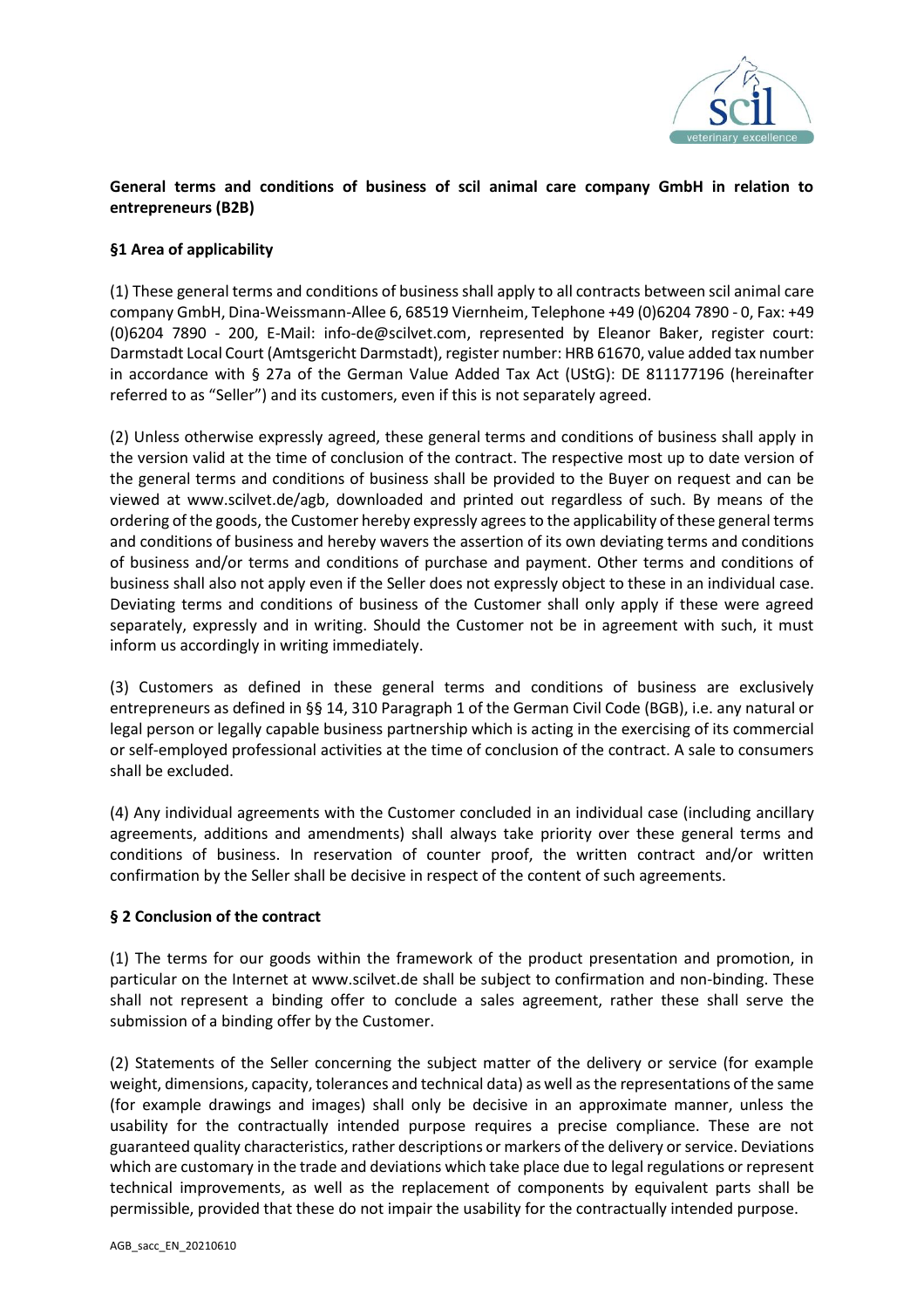

(3) With the order of the requested goods, the Customer is submitting a legally binding contractual offer.

The ordering of goods can, as a rule, take place:

- By means of filling in and faxing (fax: +49 (0)6204 7890 322) the corresponding fax order form (download under [www.scilvet.de/service/downloads\)](http://www.scilvet.de/service/downloads)
- per email to [bestellung@scilvet.com](mailto:bestellung@scilvet.com)
- By phone via the order hotline (telephone: +49 (0)62 04 78 90 222)
- By means of filling in a corresponding order form within the framework of an appointment with one of our field sales employees by prior agreement.

(4) Unless otherwise stated in the order, the Seller shall be entitled to accept the said contractual offer within a deadline of 2 weeks of receipt. The Seller shall be entitled to reject the acceptance, for example following a check of the creditworthiness of the Customer.

(5) The mere receipt of an order shall not yet represent a binding acceptance on our part. A contract shall not come into existence until the Seller accepts the order by means of an express declaration. The issuing of the invoice and the carrying out of the delivery of the goods to the Customer shall be equivalent to an express declaration of acceptance.

(6) The performance of an order of used veterinary medical devices via the Internet page of the Seller under the "promotion" rubric (www.scilvet.de/promotion) shall take place as follows in deviation from Paragraph 3:

- a) Non-binding reservation of the device by the Customer by means of filling in the online enquiry form on the detailed page of the respective product.
- b) Following confirmation of receipt of the reservation by the Seller via email, the selected goods will be reserved for the Customer for 72 hours.
- c) Within 72 hours, a field sales employee of the Seller will contact the Customer and submit a binding offer for the purchase of the reserved device to the Customer.
- d) The Customer declares the binding acceptance of the offer.
- e) Invoicing and delivery of the goods to the Customer at the agreed time.
- f) Onsite instruction of the Customer concerning the handling of the device at the Customer's practice.

(7) The conclusion of the contract shall take place subject to the reservation that no delivery will be made or only a partial delivery will be made in case of incorrect or improper self-supply. This shall only apply in case that the non-delivery or partial delivery is not due to fault on the part of the Seller.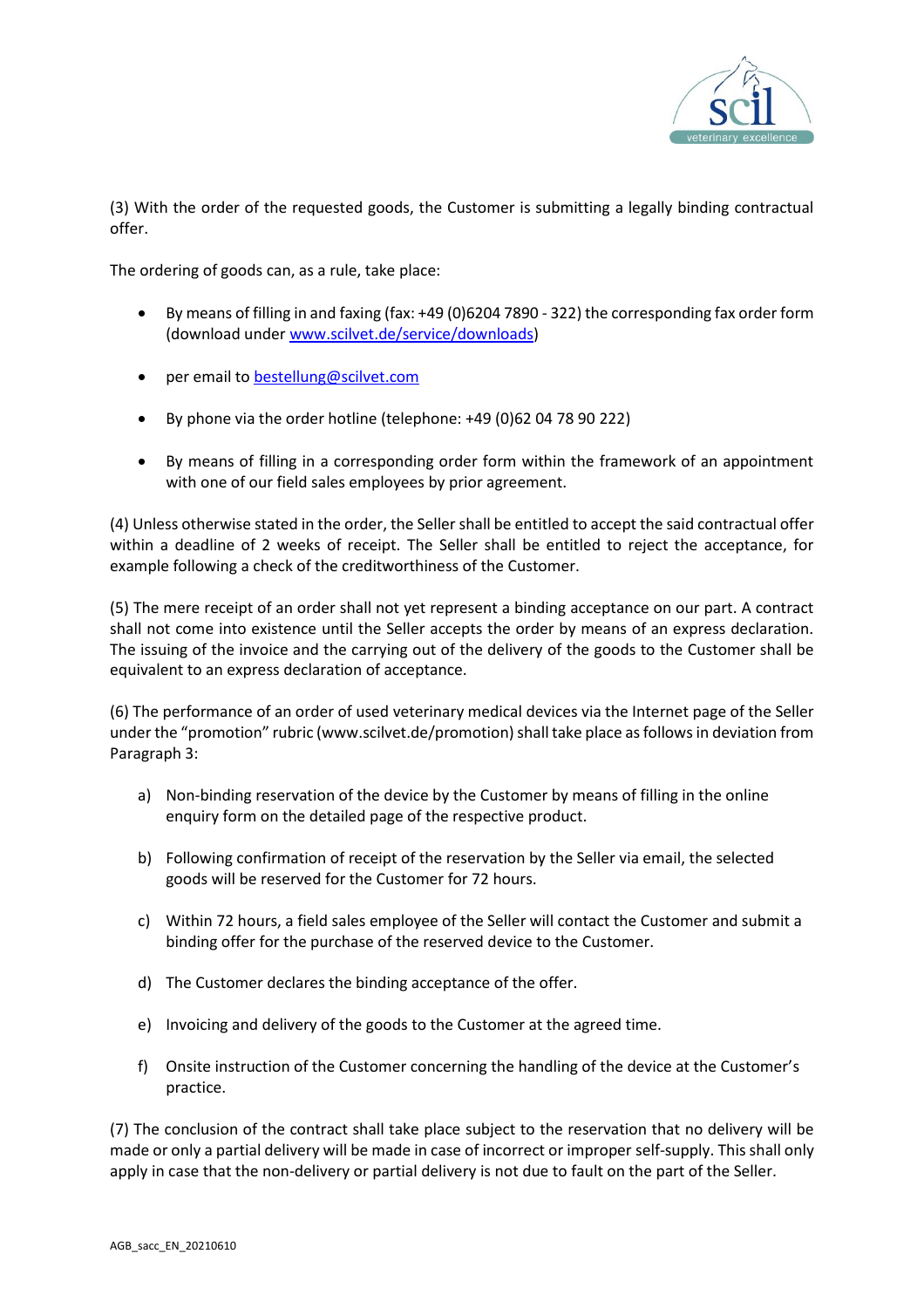

# **§ 3 Special terms of delivery in case of electro and electronic devices**

(1) Should the subject matter of the contract be the delivery of devices which come under the German Electro and Electronic Devices Act (ElektroG) which are however not intended for use in private households in accordance with their type and purpose of use, the Customer shall be obliged to properly dispose of the delivered goods after use at its own expense in accordance with the statutory regulations.

(2) The Customer shall release the Seller from the obligations in accordance with § 19 Paragraph 2 ElektroG (obligation of the manufacturer to take return) and any associated third party claims.

(3) The Customer must contractually oblige commercial third parties to which it forwards on the delivered goods to dispose of these properly in accordance with the statutory regulations at its own expense after use and, in case of further forwarding on, to impose a corresponding further obligation.

(4) Should the Customer fail to contractually oblige the third party to whom it forwards on the delivered goods to assume the disposal obligation and impose the further obligation, the Customer shall be obliged to take back receipt of the delivered goods at its own expense following use and to properly dispose of these in accordance with the statutory regulations.

(5) The claim of the manufacturer to assumption/release by the Customer shall not expire prior to two years following the final completion of use of the device. The two-year period of the expiry suspension shall commence at the earliest at the time of receipt by the manufacturer of a written notification of the Customer concerning the completion of use.

## **§ 4 Delivery modalities, place of performance, transfer of risk, acceptance default, force majeure**

(1) The Seller will carry out the full order of the Customer as quickly as possible. The goods shall be delivered to the address of the Customer stated within the framework of the ordering process. The performance of partial deliveries by the Seller shall be permitted.

(2) Unless otherwise agreed, the Seller shall be entitled to determine the type of dispatch (in particular shipping company, delivery route, packaging) itself. The goods shall be made available for delivery by the Seller in readiness for dispatch. The packaging material shall become the property of the Customer; it shall be obliged to properly dispose of the packaging material.

(3) Orders may be subject to shipping and processing fees. In case of deliveries abroad, the actual shipping costs incurred will be charged for. In respect of partial and subsequent deliveries, the shipping costs will only be charged once. All shipments of goods within Germany will be insured by the Seller against damage during transportation and loss.

(4) The place of performance for all obligations under the contractual relationship shall be the place of business of the Seller, unless otherwise agreed.

(5) The risk of possible loss and possible deterioration of the goods, as well as the risk of delay shall be transferred to the Customer at the time of handover of the goods to the shipping company, the delivery company or other third parties involved in the performance of the delivery. This shall also apply if partial deliveries take place.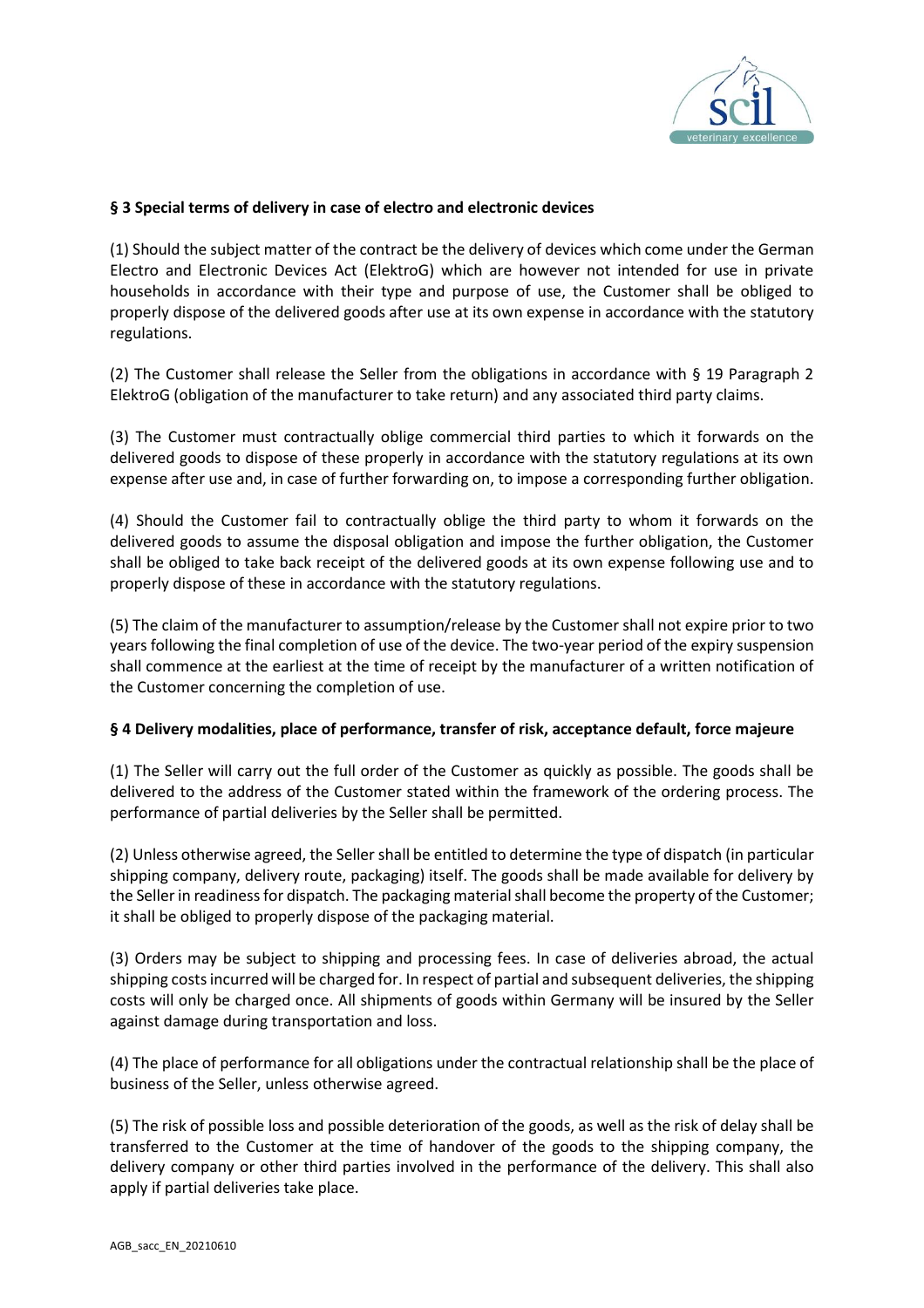

(6) Should the Customer enter acceptance default, should it fail to comply with a co-operation action or should the delivery be delayed for other reasons for which the Customer is responsible, the Seller shall be entitled to store the goods at the expense of the Customer and, after four weeks, to sell these elsewhere and demand reimbursement of the losses incurred as a result, including additional expenses (for example storage costs). Selling of the goods elsewhere shall also be permitted prior to expiry of the above deadline if the Customer seriously or clearly refuses acceptance or should the incapability of payment on the part of the Customer become apparent during this time. The right to rescind the contract or to demand damages due to non-fulfilment shall remain unaffected thereby.

(7) The Seller shall not incur liability for impossibility of delivery or for delivery delays, should these have been caused by force majeure or other events which were not foreseeable at the time of conclusion of the contract (for example all types of operational disruptions, difficulties concerning the procurement of materials or energy, transport delays, strikes, lawful blockades, shortage of manpower, energy or raw materials, difficulties in obtaining the necessary official permits, official measures or lack of delivery by suppliers or incorrect or late deliveries by suppliers) for which the Seller is not responsible. Should such events make the delivery or service significantly more difficult or impossible for the Seller and should the hindrance be not only temporary, the Seller shall be entitled to rescind the contract. In case of temporary hindrances, the delivery or service deadlines shall be extended or postponed by the time of the hindrance, plus a reasonable start up period. Should the acceptance of the delivery or service not be reasonable for the Customer due to the delay, it shall be entitled to rescind the contract by means of an immediate written declaration in relation to the Seller.

# **§ 5 Payment terms, default interest**

Invoice amounts are to be paid by the customer within thirty days of the invoice date or within ten days less 1.5% discount. Excluded from the 1.5% discount are all invoices for capital goods, rent, service, seminar and instalment payments

If the customer grants a direct debit authorization, the invoice amount will be debited from the customer's account 10 days after the invoice date with a 2% discount. Excluded from the 2% discount are all invoices for capital goods, rent, service, seminar and instalment payments.

The customer shall bear the costs incurred for a return debit note. Interest on arrears will be charged by the seller at 8% p.a. above the respective prime rate.

## **§ 6 Reservation of ownership**

(1) Until payment of all current and future claims under the sales agreement and an ongoing business relationship (secured claims) to which the Seller is entitled, the Seller shall reserve the ownership in respect of the sold and delivered goods.

(2) The goods which are subject to reservation of ownership may not be pledged to third parties or provided as security before full payment. The Customer shall immediately inform the Seller in writing if an application for the opening of insolvency proceedings is filed or should third party attacks take place against the goods which belong to us (for example seizures).

(3) In case of behaviour on the part of the Customer which is in breach of contract, in particular in case of non-payment of the purchase price due, the Seller shall be entitled, in accordance with the statutory regulations to rescind the contract and to demand return of the goods due to the reservation of ownership and the rescission. Should the Customer not pay the purchase price due, the Seller shall only be able to assert the said rights if it has set the Customer a reasonable deadline in advance which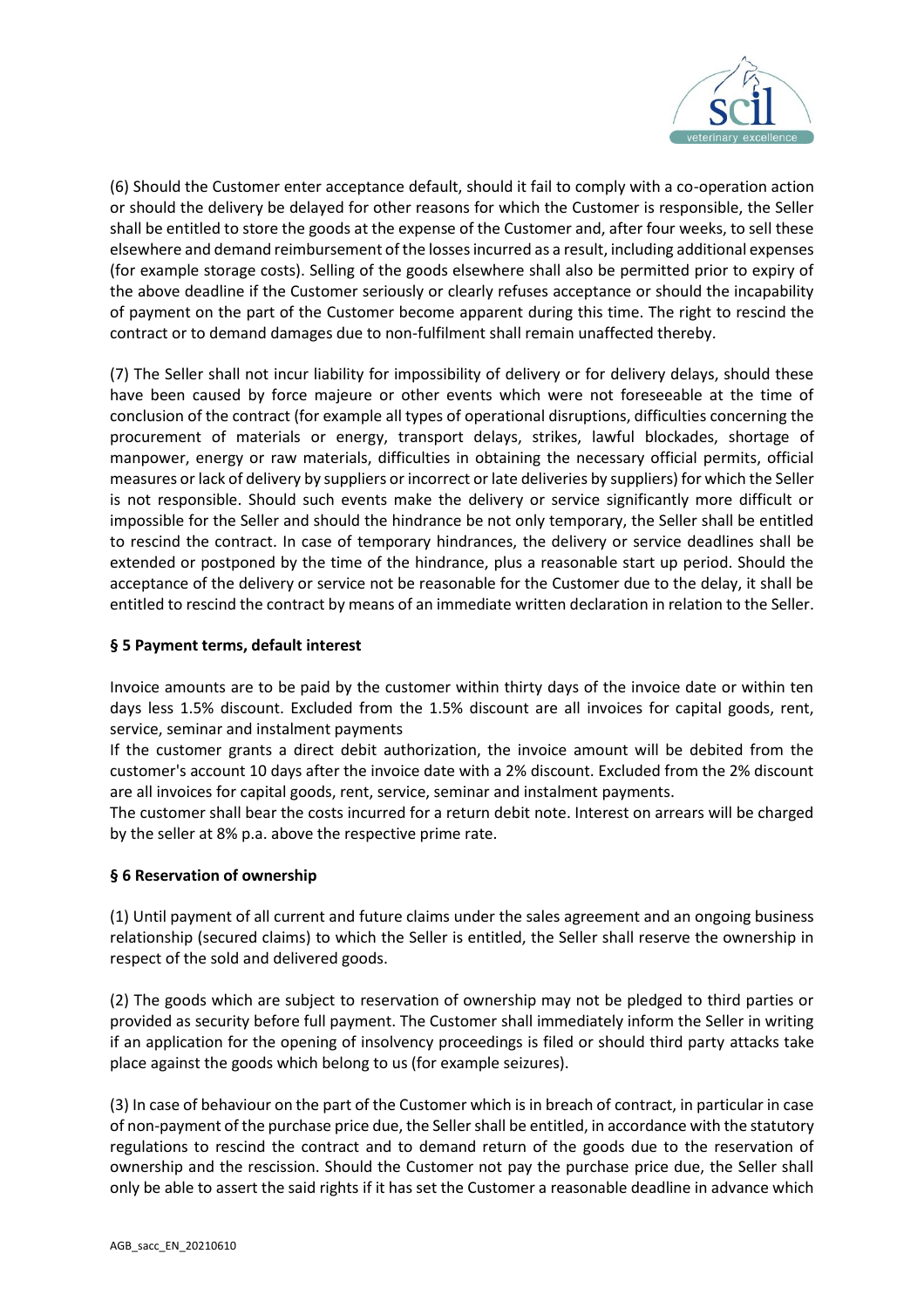

has expired fruitlessly or should such a setting of a deadline not be required in accordance with the law.

(4) Until the revocation in accordance with (c) below, the Customer shall be entitled to sell on and/or process the goods which are subject to reservation of ownership in the course of normal business dealings. In such a case, the following provisions shall apply additionally.

(a) The reservation of ownership shall extend to the product created by means of the processing, mixing or connection of the goods to the full value, whereby the Seller shall be deemed to be the manufacturer. Should the right of ownership of third parties remain in case of processing, mixing or connection with their goods, the Seller shall acquire co-ownership to the relationship of the invoice values of the processed, mixed or connected goods. Otherwise the same shall apply to the created product as applies to the goods delivered under reservation of ownership.

(b) The Customer hereby assigns to the Seller as security all claims to the amount of the purchase price (including value added tax) agreed between the Seller and the Customer which arise from the resale and the amount of any co-ownership share of the Seller in accordance with the paragraph above. The Seller hereby accepts the assignment. The obligations of the Customer named in Paragraph 2 shall also apply in respect of the assigned claims.

(c) The Customer shall remain entitled to collect the claim alongside the Seller, provided that the Customer properly complies with its payment obligations and is not in payment default. The Seller shall be obliged not to collect the claim, provided that the Customer complies with its payment obligations in relation to the Seller, no difficulties concerning its payment capability are present and the Seller does not assert the reservation of ownership by means of the exercising of a right in accordance with Paragraph 3. Should this however be the case, the Seller shall be able to request that the Customer notifies the seller of the assigned claims and their debtors, provides all necessary information for the collection, hands over the associated documents and informs the debtors (third parties) of the assignment. In addition, the Seller shall be entitled in such a case to revoke the authority of the Customer to sell on and process the goods which are subject to reservation of ownership.

(d) Should the realisable value of the securities exceed the claims of the Seller by more than 20%, the Seller shall release securities according to its choice following a request by the Customer.

# **§ 7 Assignment, retention, setting off**

The assignment to third parties of claims of the Customer against the Seller shall be excluded, unless this concerns claims which have been recognised by a court. The Customer shall only be entitled to a right of retention or set of if the counterclaims are acknowledged by the Seller or have been recognised by a court.

## **§ 8 Warranty**

(1) The prerequisite for any warranty rights shall be that the Customer fulfils all inspection and complaint obligations owed under § 377 of the German Civil Code (BGB). The delivered goods must be carefully inspected immediately after delivery to the Customer or a third party nominated by it. In case of obvious defects (including incorrect and reduced delivery) which would have been recognisable in the case of an immediate and careful inspection, the goods shall be deemed to have been accepted by the Customer if the Seller does not receive a written defect complaint within one week of delivery. In respect of hidden defects, the delivered goods shall be deemed to have been accepted by the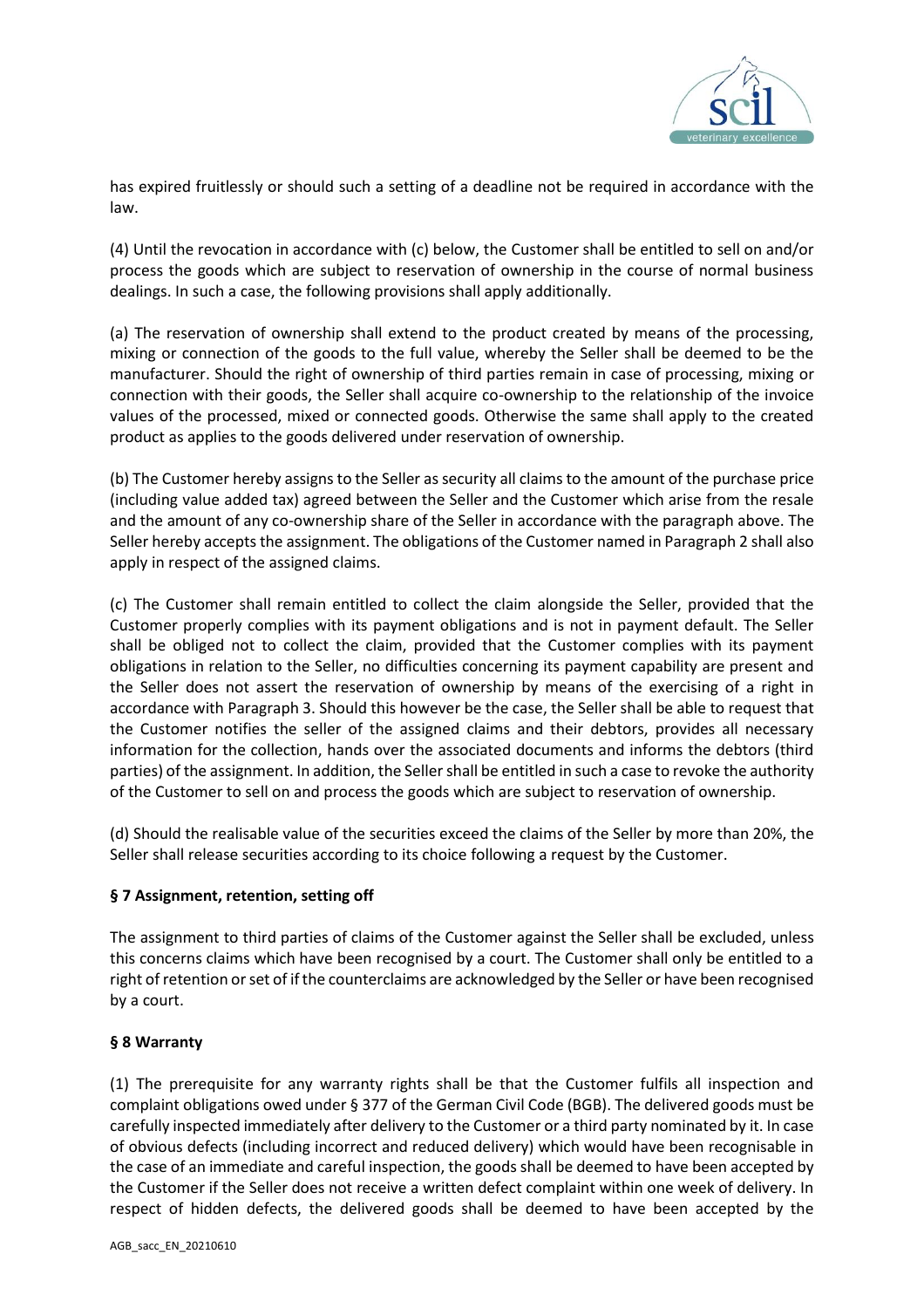

Customer if the written defect complaint is not received by the Seller immediately following the discovery of the hidden defects. Should the Customer fail to carry out the proper inspection and/or defect notification, the liability of the Seller for the defect which has not been notified shall be excluded.

(2) Should the delivered goods be defective and should the Customer have provided timely notification of the defect, the Customer shall be entitled to demand supplementary performance in the form of defect correction or the delivery of a defect-free item.

According to its choice, the Seller must carry out the replacement delivery or improvement within a deadline of 4 weeks.

(3) The Seller shall not be obliged to carry out supplementary performance whist the Customer is in default in respect of the fulfilment of significant contractual obligations for its part. This shall not apply if the Customer is entitled to a right to refuse performance or a right of retention. The Customer may only withhold payment or assert other rights to refuse performance due to defects if the amount of the retained remuneration stands in a reasonable relationship to the extent of the defect.

(4) Following a request by the Seller, an object of delivery which has been objected to shall be returned to the Seller carriage paid. In case of a justified defect complaint, the Seller shall pay the costs of the most cost-effective shipping route. This shall not apply should the costs increase due to the object of delivery being located at a place other than the location for proper use.

(5) Should the improvement or replacement delivery fail, i.e. due to impossibility, unreasonableness, refusal or unreasonable delay, the Customer shall be able to rescind the contract or reasonably reduce the purchase price. However no right of rescission shall exist in case of minor defects.

(6) The sale and delivery of used goods shall take place to the exclusion of any warranty for material defects. Paragraph 7 shall remain unaffected thereby.

(7) Damages claims of the Customer shall only exist in accordance with § 9, also in case of defects.

## **§ 9 Limitation of liability**

(1) The liability of the Seller to pay damages shall be limited in accordance with this § 9, regardless of legal reason, in particular due to impossibility, delay, defective or incorrect delivery, breach of contract, breach of obligations during contractual negotiations and unlawful acts, should fault be present herein.

(2) Regardless of legal reason, the Seller shall incur liability to pay damages within the framework of liability for fault in case of intent and gross negligence (gross fault).

In case of simple negligence, the Seller shall only incur liability in accordance with the statutory regulations (for example for care in its own matters) in reservation of a reduced liability provision

## a) For losses connected to injury to life, body or health

b) For losses connected to a significant breach of an essential contractual obligation (obligation whose fulfilment is essential for the proper fulfilment of the contract and on whose compliance the Contracting Partner regularly relies and may rely); in such a case, the liability of the Seller shall however be limited to losses which are foreseeable and occur typically.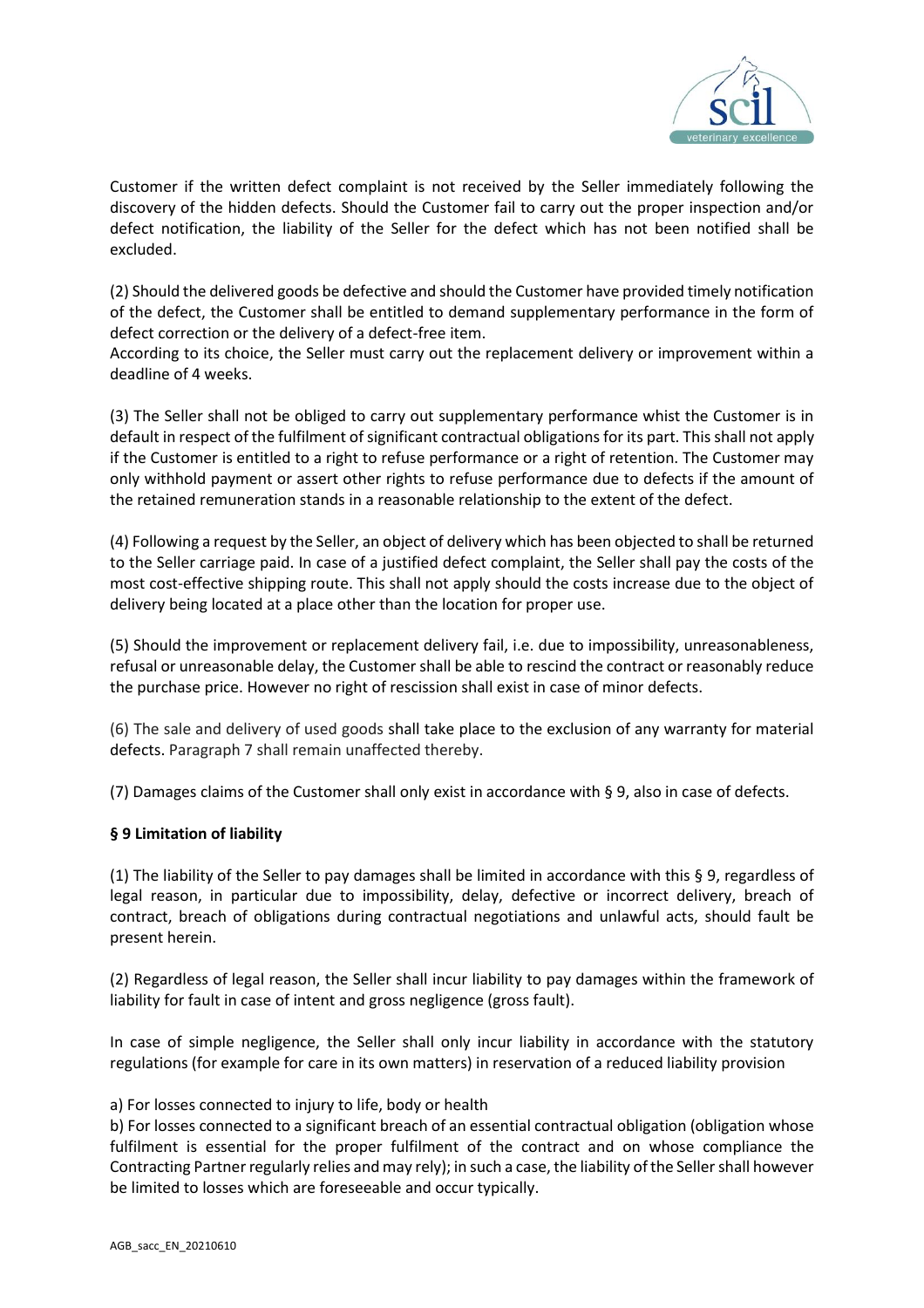

(3) The limitations of liability under Paragraph 2 shall also apply in case of breaches of obligation by means or in favour of persons whose culpability is the responsibility of the Seller in accordance with the statutory regulations.

(4) The limitations of liability under Paragraph 2 shall not apply should the Seller have fraudulently concealed a defect or provided a guarantee for the quality of the goods, as well as to claims of the Customer under the German Product Liability Act (Produkthaftungsgesetz).

(5) Should the Seller provide technical information or act in an advisory capacity and should the information or advice not belong to the scope of service owed by it and agreed under the contract, this shall take place free-of-charge to the exclusion of any liability.

# **§ 10 Limitation period**

In deviation from § 438 Paragraph 1 Number 3 of the German Civil Code (BGB), the general limitation period for claims connected to material defects and defects of title in case of the purchase of new goods shall be one year following delivery of the goods to the Customer. The reduction of the warranty period to one year shall not apply if the obligation to provide damages is related to personal injury or damage to health due to a defect for which the Seller is responsible or due to intentional behaviour or gross negligence on the part of the Seller or its vicarious agents (§ 9 Paragraph 2 general terms and conditions of business).

## **§ 11 Services**

(1) These general terms and conditions of business shall also apply without restriction to all services of the technical department of the Seller. All offers of the technical department shall be non-binding and subject to confirmation. Actual actions, such as the creation of a cost quotation on the part of the technical department shall not represent the acceptance of the contractual offer under any circumstances; an express declaration of acceptance of the Seller shall be necessary in all cases.

(2) The Seller shall reserve the right to have services carried out by a third party.

(3) Unless otherwise agreed with the Customer, exchanged defective parts shall be transferred to the possession and ownership of the Seller and shall be treated accordingly under the German Law Governing the Disposal of Electrical and Electronic Equipment (ElektroG).

## **§ 12 Closing provisions**

(1) The law of the Federal Republic of Germany shall apply exclusively, to the exclusion of the United Nations Convention Governing the International Sale of Goods.

(2) Should the Customer be a businessman, a legal person under public law or a public law special fund or should the Customer not have a general place of jurisdiction in Germany, the exclusive place of jurisdiction for any disputes under the business relationship between the Seller and the Customer shall be the place of business of the Seller or Customer, depending on the choice of the Seller. However, in case of claims against the Seller, the place of business of the Seller shall be the exclusive place of jurisdiction. Mandatory statutory provisions concerning exclusive places of jurisdiction shall remain unaffected by this provision.

As of September 21<sup>st</sup> 2020